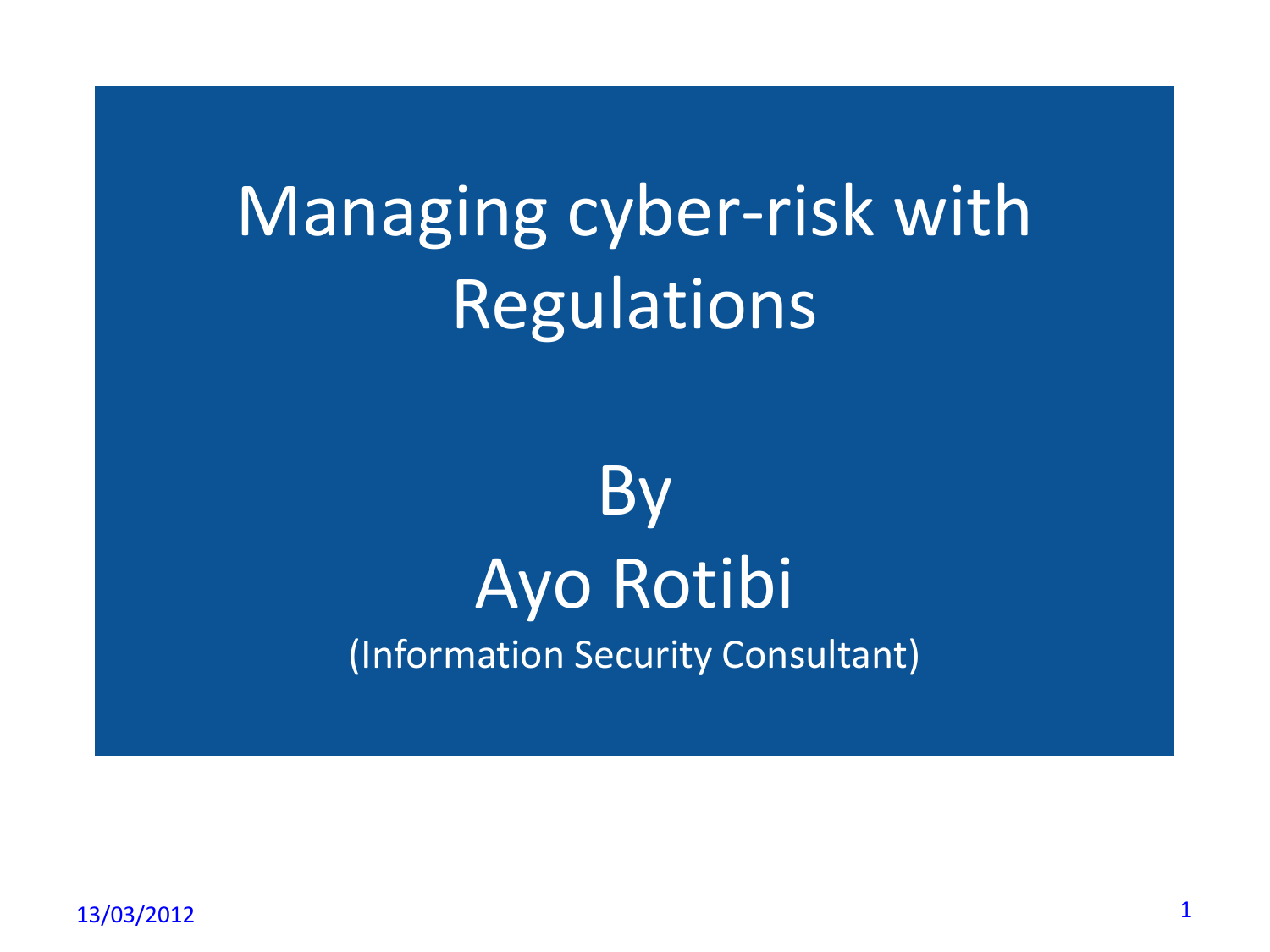#### Relevant Statistics

#### • NIGERIA

- □ 155,215,573 population (2011) Country Area: 923,768 sq km
- 45,039,711 Internet users (ITU, 12/2011)
- □ 4,369,740 Facebook users (ITU, 12/2011)
- Gartner Research 2011
	- □ 5.5M web pages infected with *MALWARE* in 2010
	- □ 97% of Businesses uses Desktop Antivirus
	- □ 98% of Businesses have Firewalls
	- Yet, 65% suffered from various outbreak in 2010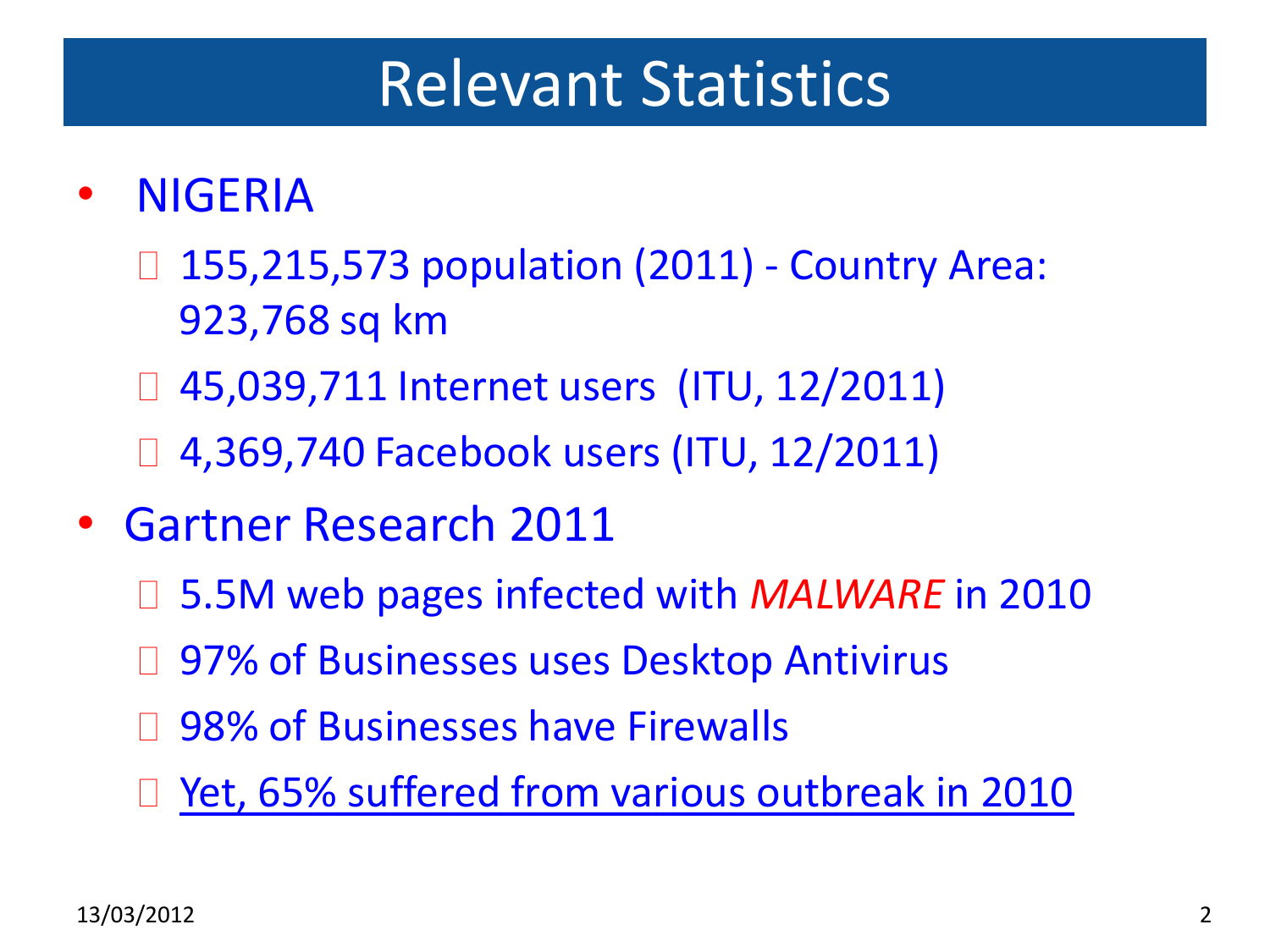### Cybersecurity Defined

The term `cybersecurity' means the prevention of damage to, the protection of, and the restoration of computers, electronic communications systems, electronic communication services, wire communication, and electronic communication, including information contained therein, to ensure its availability, integrity, authentication, confidentiality, and non-repudiation.

*(Homeland Security Act, Section 17(A) as Amended 2004)*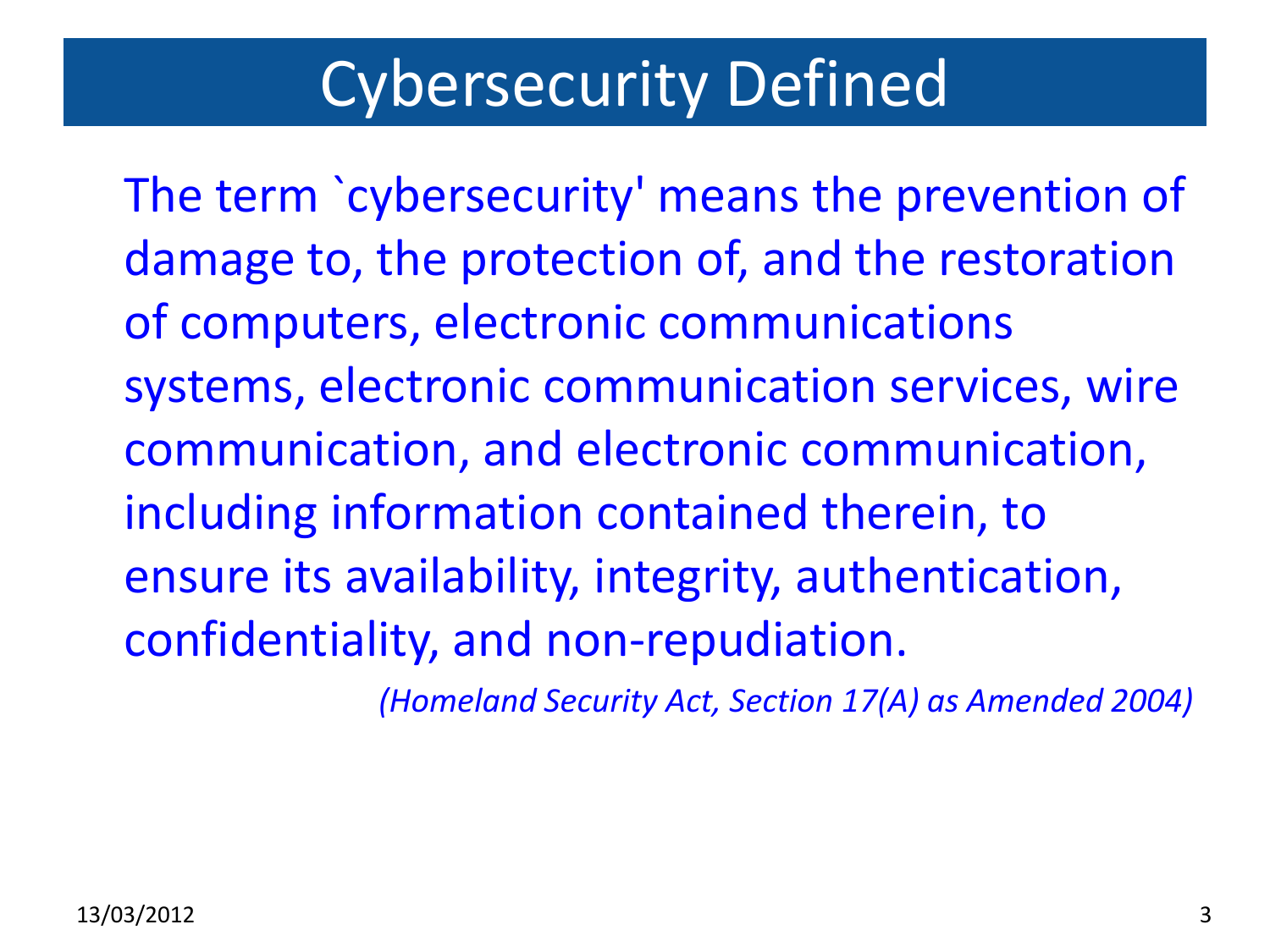# Cyber (Information) Security

- CIA Model Three Concepts:
	- Confidentiality
	- **□** Integrity
	- Availability
- Information Assurance Five Objectives to achieve Five Concepts:
	- □ Information Operations that protect and defend information and information systems by ensuring their confidentiality, authentication, integrity, availability, and non-repudiation. This includes providing for restoration of information systems by incorporating *protection*, detection and reaction capabilities.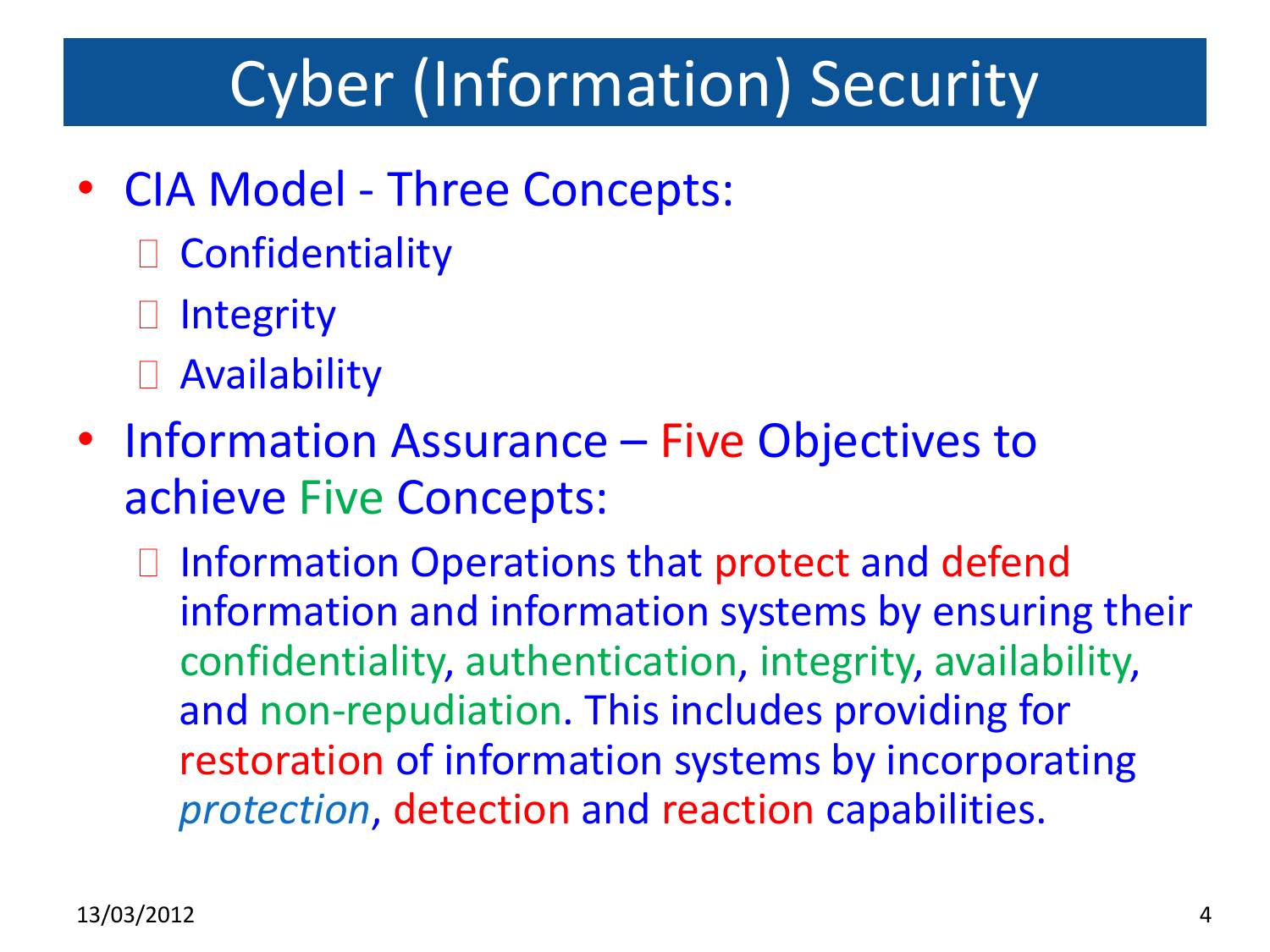# Cyberscurity in Context

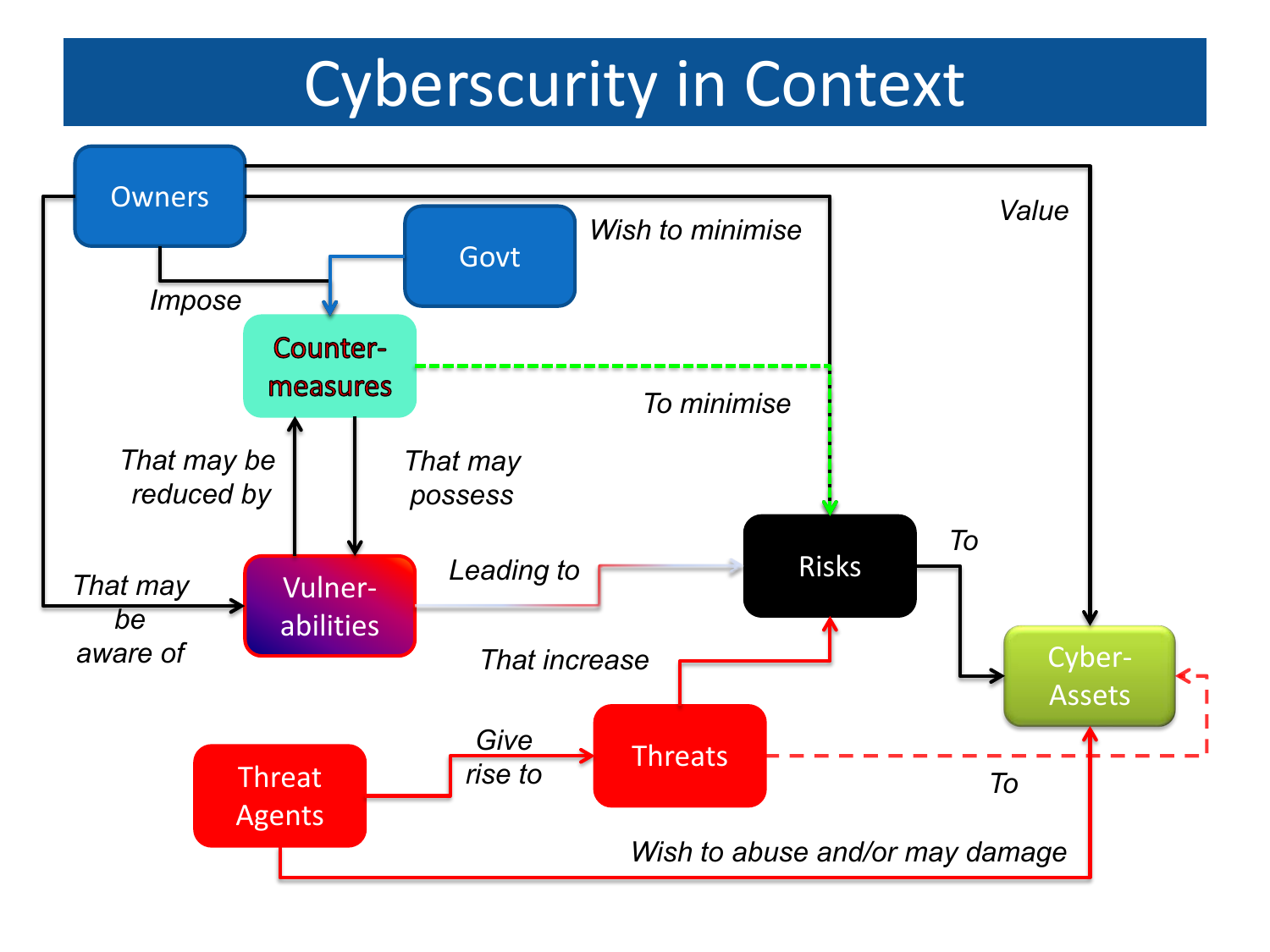# Challenges

#### • Global:

- Computer and network security is complex
- $\Box$  The threats and vulnerabilities are complex
- $\Box$  The countermeasures are complex
- $\Box$  The products that organizations need to buy to mitigate the risks are complex
- $\Box$  Security is primarily visible only when it fails
- $\Box$  Lack of visibility across various risks and threats
- Information Security viewed as technology issue
- Nigeria:
	- □ No existing standards on ICT operations
	- □ No visibility of cyber-incident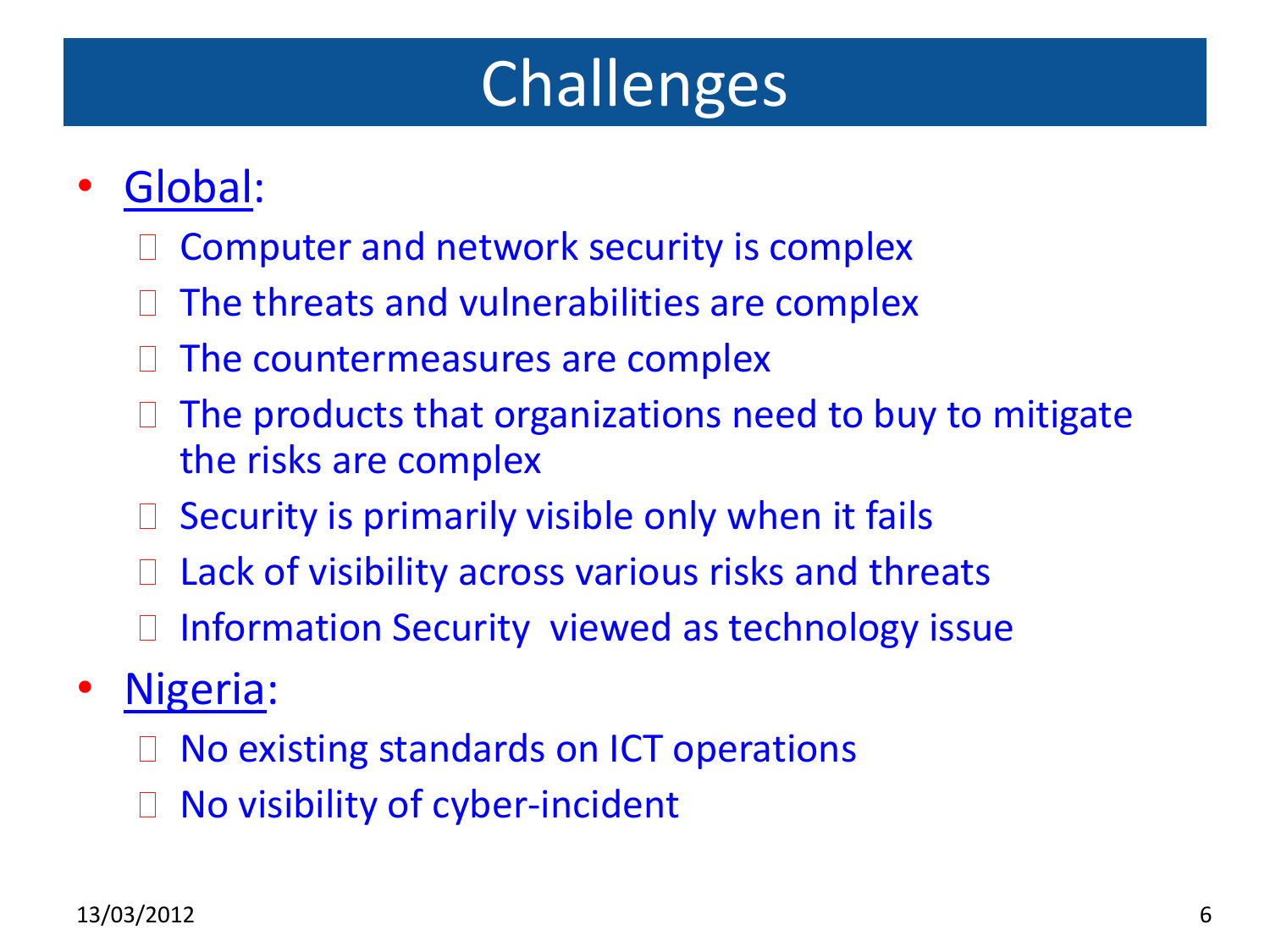#### Cost of Security Breach

- Global Cybercrime Cost \$400B (2010)
- Average cost per record \$90 to \$305 *(Forrester)*
- Breach Recovery time 18 to 45 days + \$416K
- One laptop stolen every 53 seconds *(Gartner)*
- Brand rebuilding:
	- □ PR Consulting fees, Advertising campaigns, Liability suits, Customer outreach efforts
- **Case Study** 
	- $\Box$  I LOVE YOU virus Loss of \$6.7B in the first 5 days
	- TJMax \$1.7B + Legal cost
	- □ Dept. of Veteran Affairs \$26.5B
	- □ Sony \$171M to cleanup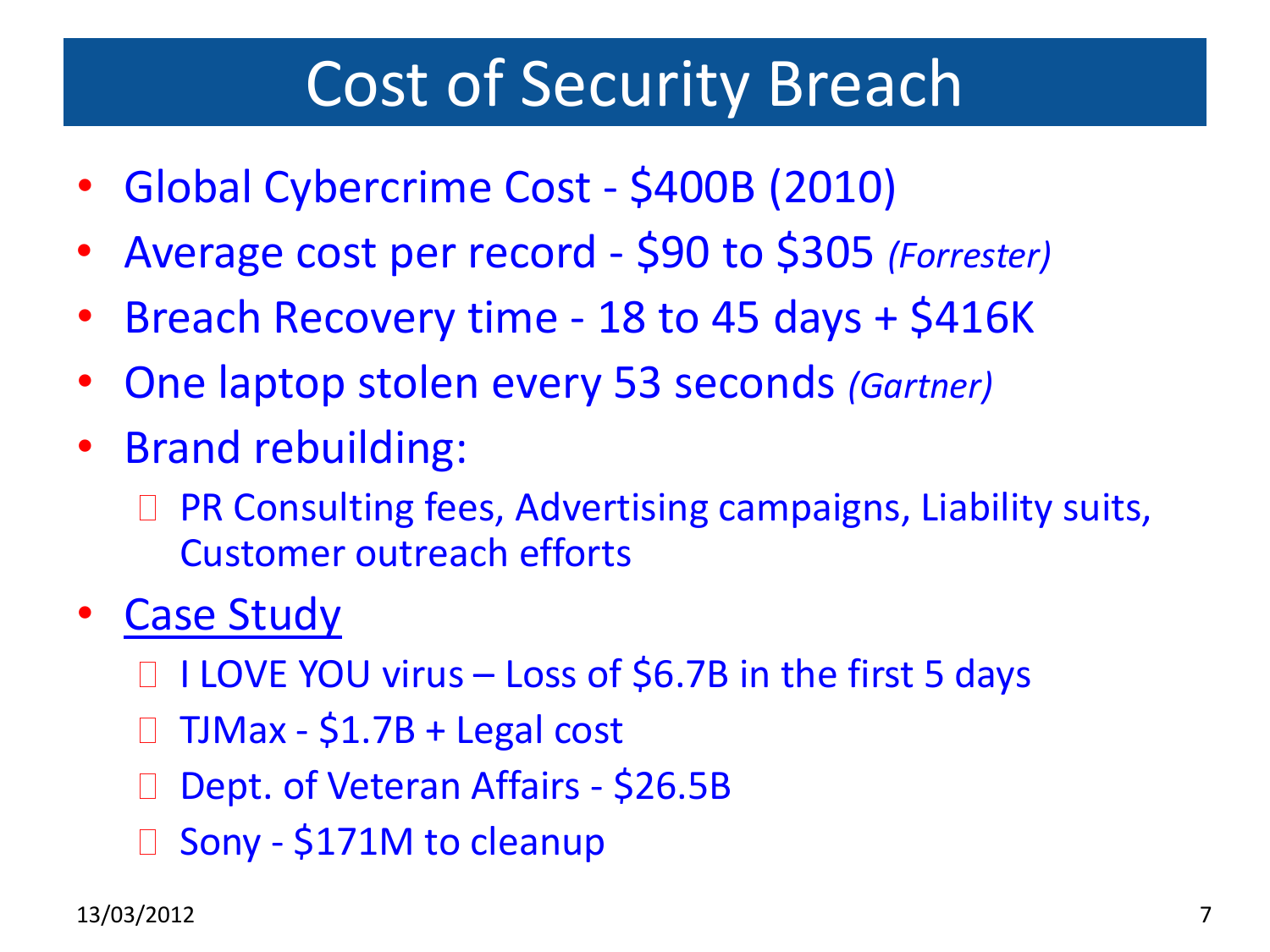## Risk Management by Regulations

DETECT

PROTECT

#### Encryption RES **Access** Control Business Cont  $R = 1$ <u>RESIUNE</u> **Inc. Business Continuity** aster Recc RESTORE Business Continuity Disaster Recovery Plan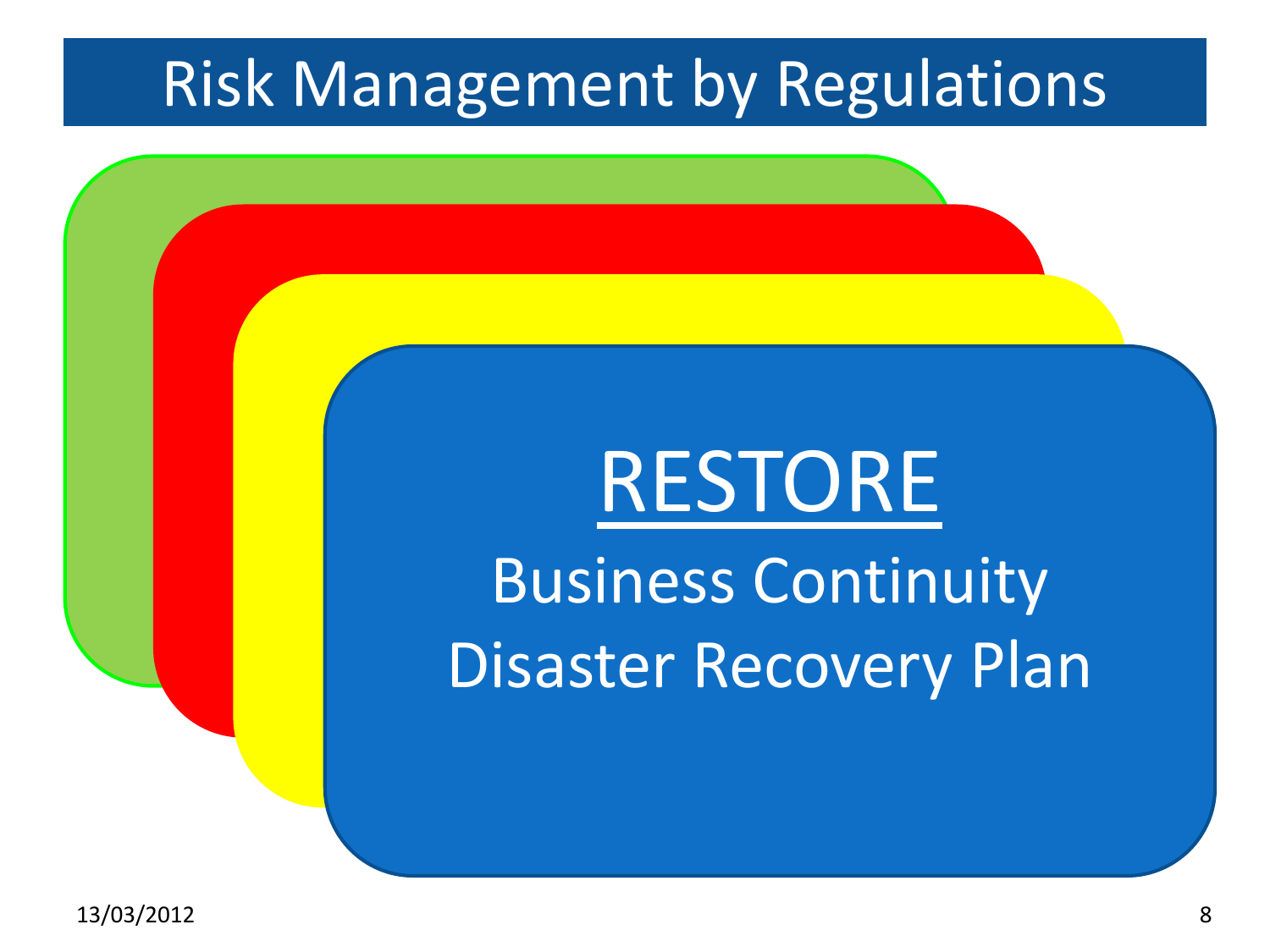#### **CYBER-RISK AND CYBER-REGULATION**

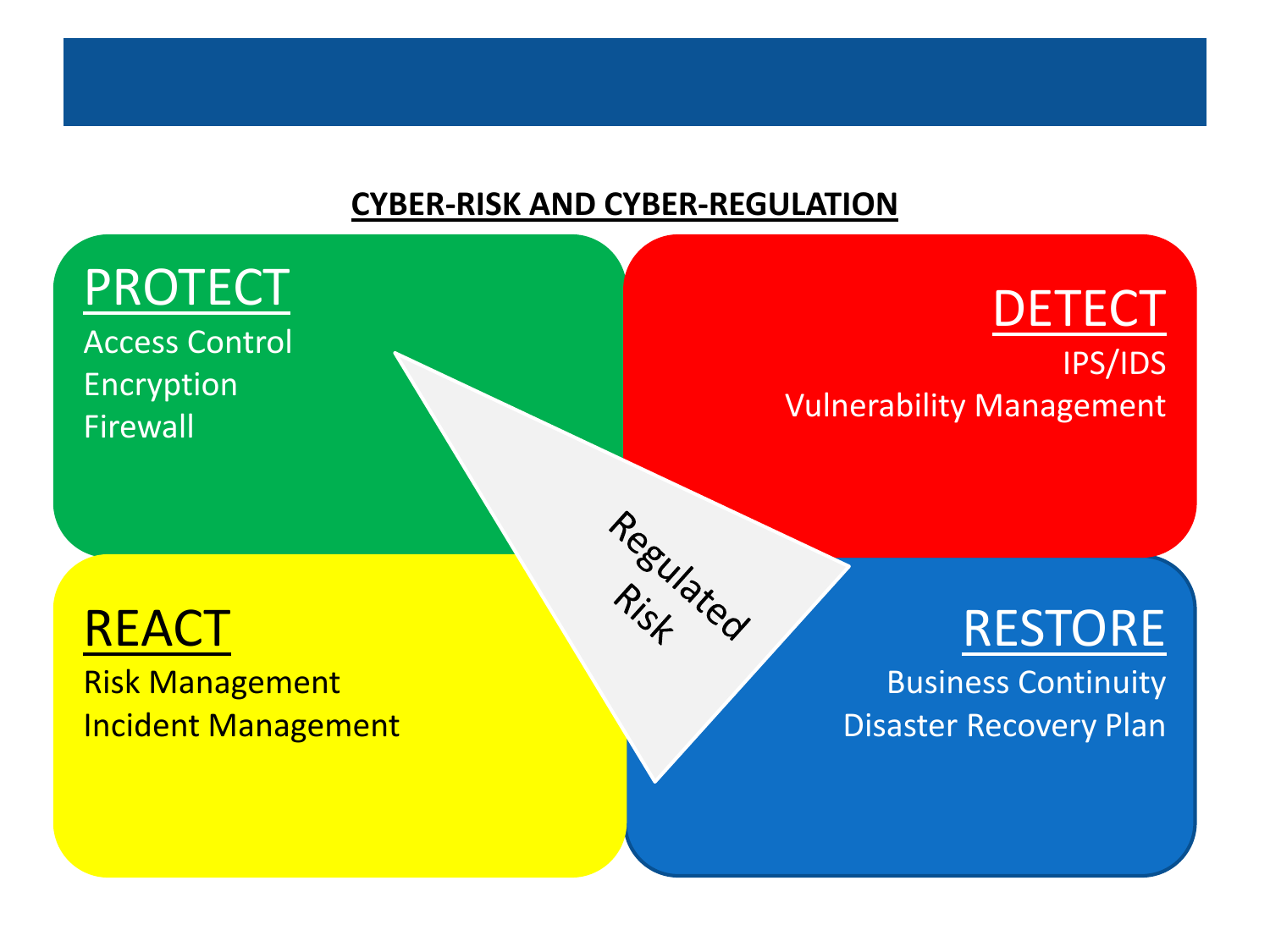#### Laws/Regulations relevant to information security

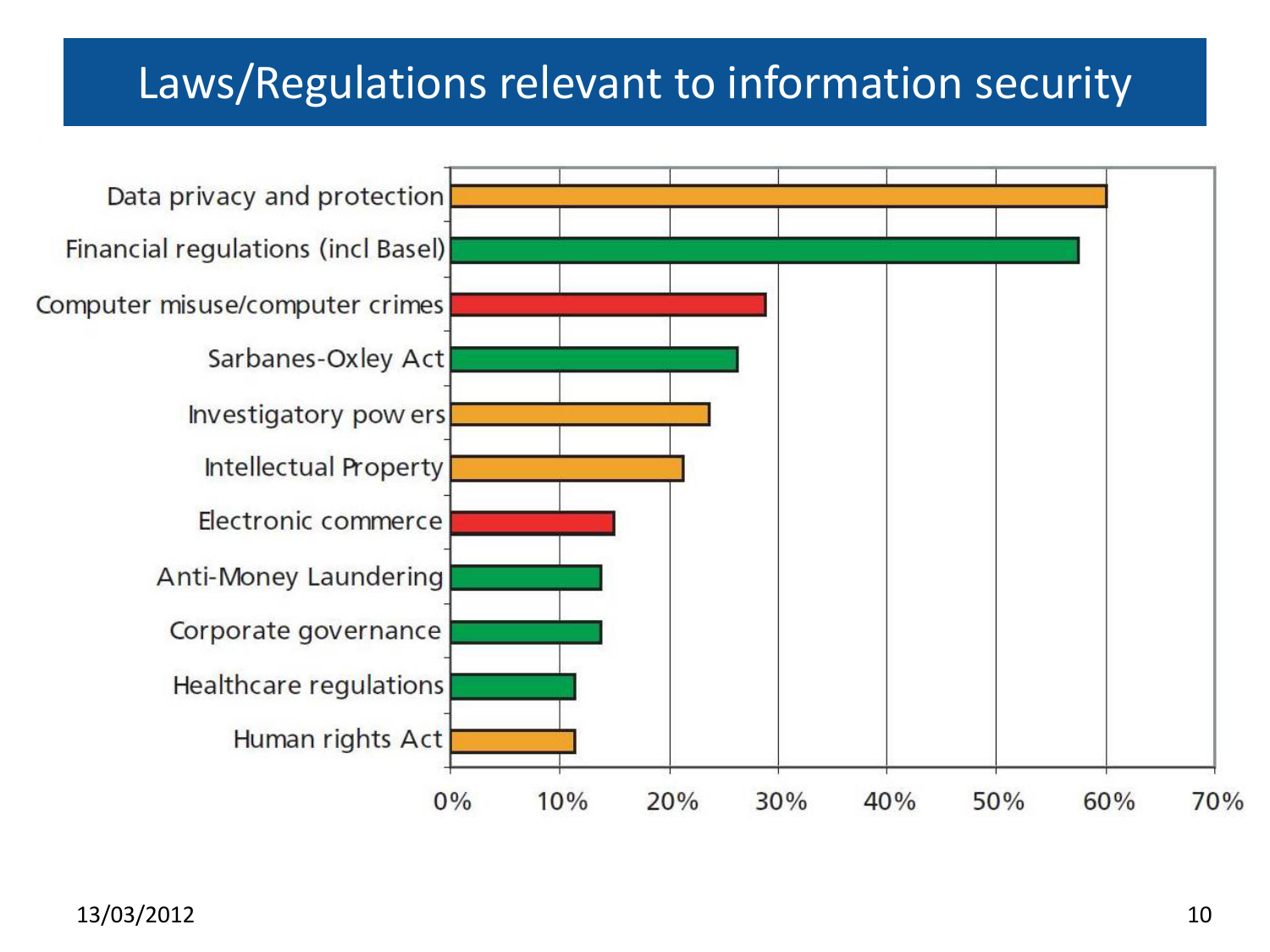## Case Study – PCI DSS

- **Build and Maintain a Secure Network**
- Requirement 1: Install and maintain a firewall configuration to protect cardholder data.
- Requirement 2: Do not use vendor-supplied defaults for system passwords and other security parameters.
- **Protect Cardholder Data**
- Requirement 3: Protect stored cardholder data.
- Requirement 4: Encrypt transmission of cardholder data across open, public networks
- **Maintain a Vulnerability Management Program**
- Requirement 5: Use and regularly update anti-virus software or programs
- Requirement 6: Develop and maintain secure systems and applications
- **Implement Strong Access Control Measures**
- Requirement 7: Restrict access to cardholder data by business need-to-know
- Requirement 8: Assign a unique ID to each person with computer access
- Requirement 9: Restrict physical access to cardholder data
- **Regularly Monitor and Test Networks**
- Requirement 10: Track and monitor all access to network resources and cardholder data
- Requirement 11: Regularly test security systems and processes
- **Maintain an Information Security Policy**
- Requirement 12: Maintain a policy that addresses information security for employees
- and contractors.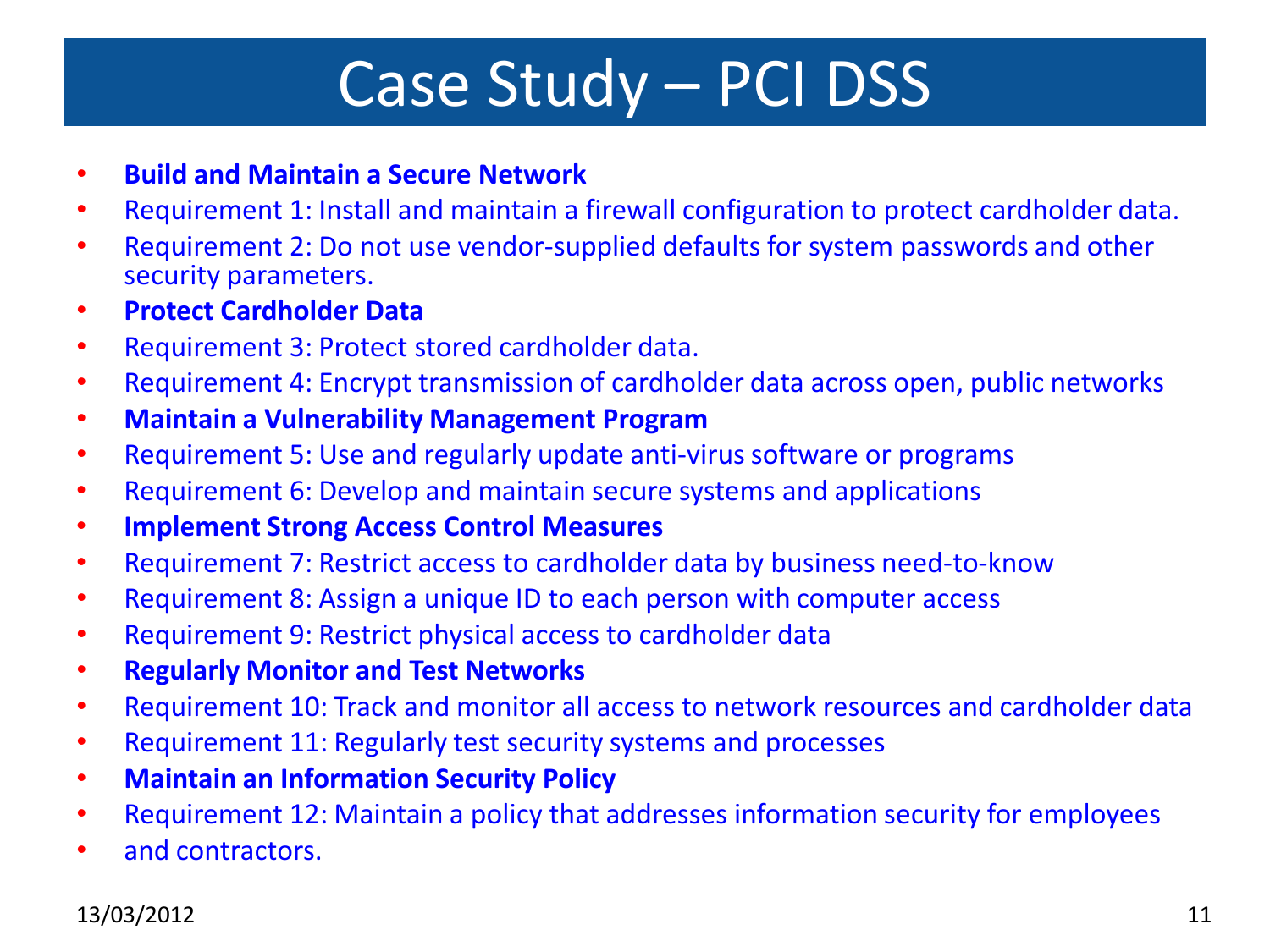# How are you fearing?

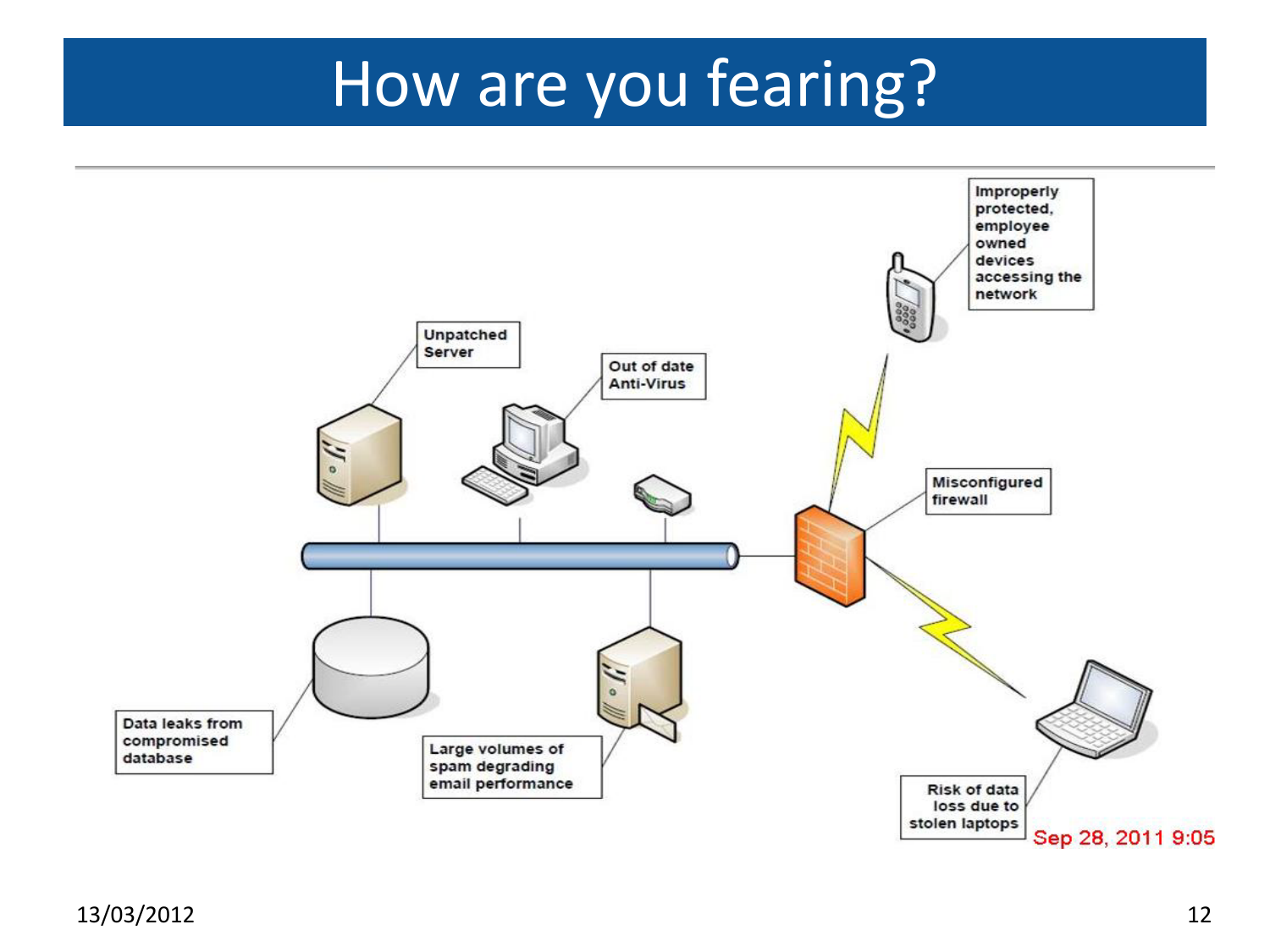## Conclusion

- Regulations demands compliance
- Compliance inspires governance
- Governance enables sound Business Alignment
- Alignments brings Profit
- Profit means Good Business
- Therefore REGULATIONS = GOOD BUSINESS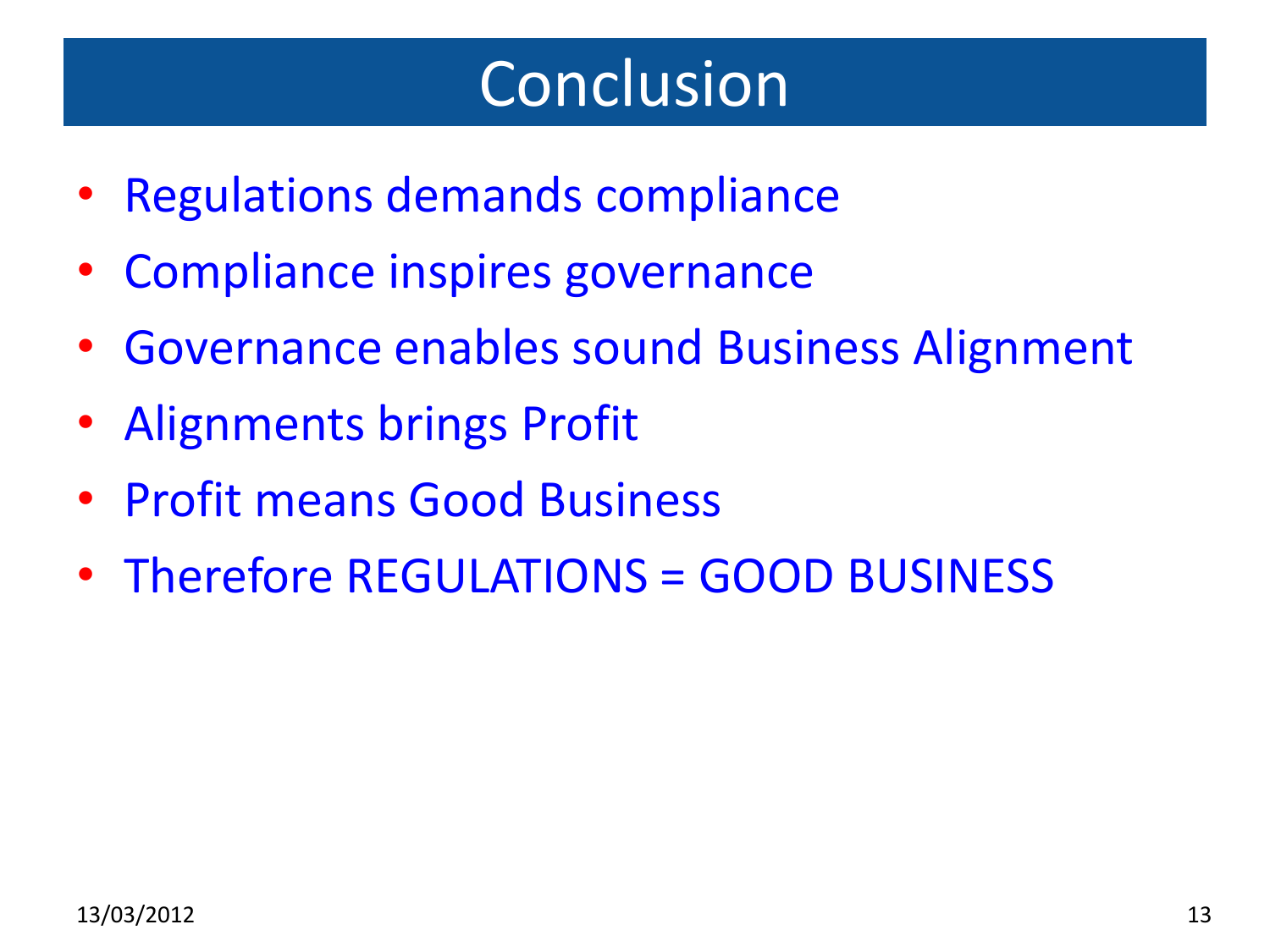# Cyber (Information) Security

- CIA Model Three Concepts:
	- Confidentiality
	- Integrity
	- Availability
- Information Assurance  $\epsilon_0$  and  $B^{U^{(1)}}$  arrow to achieve Figure Concepts: Information of Section Constitution of that protect and defend  $\mathbb{C}V^{\triangleright}$  and information systems by ensuring their contiality, authentication, integrity, availability, and non-repudiation. This includes providing for restoration of information systems by incorporating *protection*, detection and reaction capabilities.